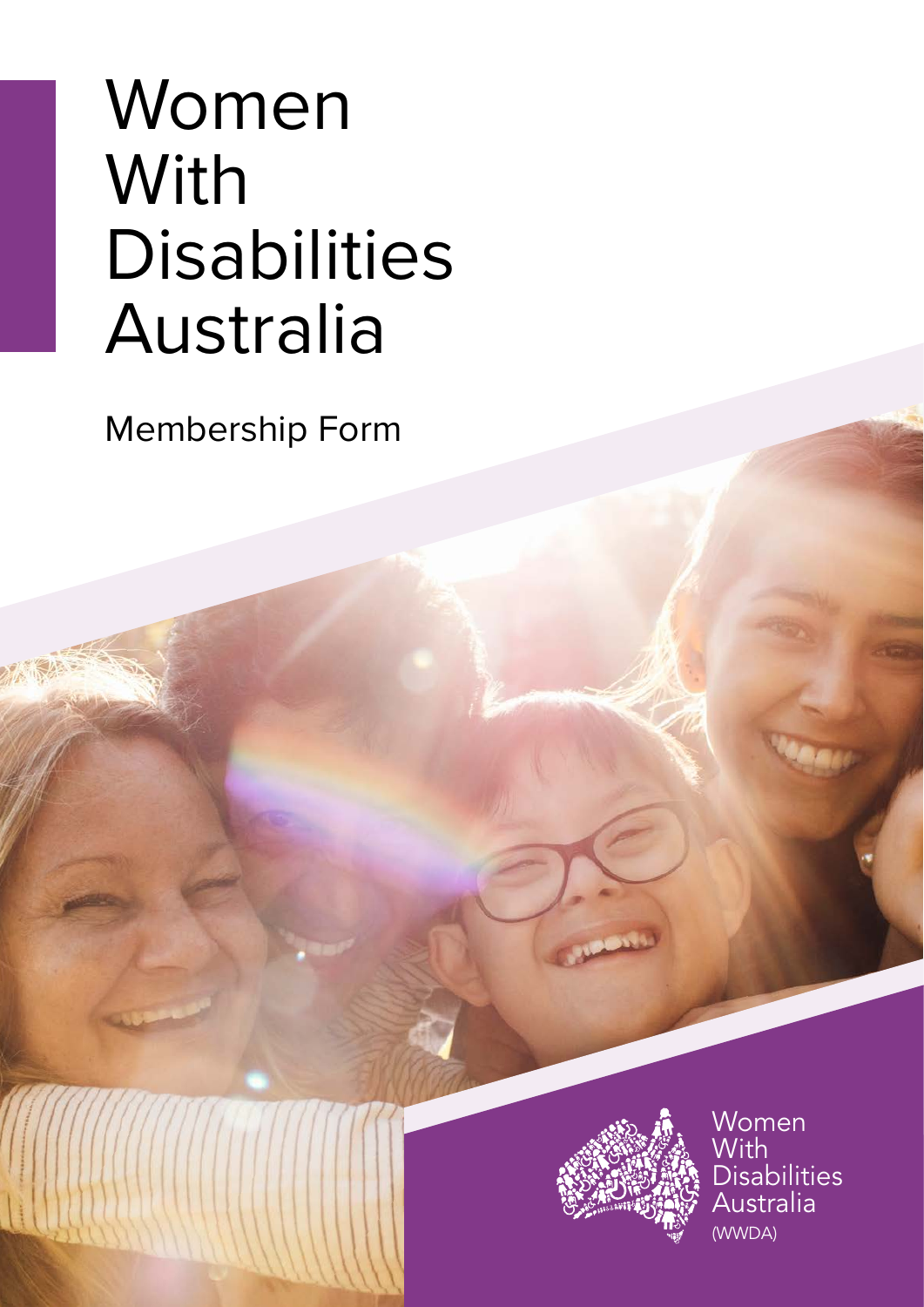

## **About WWDA**

Women with Disabilities Australia (WWDA) is the award winning, national Disabled People's Organisation (DPO) for women, girls, feminine identifying and non-binary people with all types of disability in Australia. As a DPO and National Women's Alliance (NWA), WWDA is managed and run by women and non-bianry people with disability, for women and non-binary people with disability. To learn more about WWDA or to find out how you can connect with us go to [About Us on WWDA's website](https://wwda.org.au/about/).

### **Aim and objectives**

The aim of WWDA is to promote, protect and advance the human rights and freedoms of women, girls, feminine identifying and non-binary people with disability in Australia.

The objectives of WWDA are to:

(a) promote the participation of women with disability in all aspects of social, economic, political and cultural life;

(b) advocate on issues of concern to women with disability in Australia and internationally; and

- (c) be the national representative organisation for women with disability in Australia by:
	- (i) undertaking systemic advocacy;
	- (ii) providing policy advice;
	- (iii) undertaking research; and
	- (iv) developing information and education resources

### **Privacy and information**

You can provide as little or as much information as you like. Information on your age and location helps us to identify members who may wish to attend forums, events etc in particular regions. We do not require you to disclose information about your disability status, however you can choose to do so if you wish. This can help us to identify members for particular consultations, expert groups etc. Similarly, knowing what communities and lived experiences our members identify with helps WWDA make sure our work is responsive to the needs of everyone in our community. We do not require you to disclose this information. All personal data about members is stored securely and confidentially.

For more information on privacy, read our [Privacy Policy on the WWDA website.](https://wwda.org.au/privacy/)

## **Women With Disabilities Australia (WWDA)**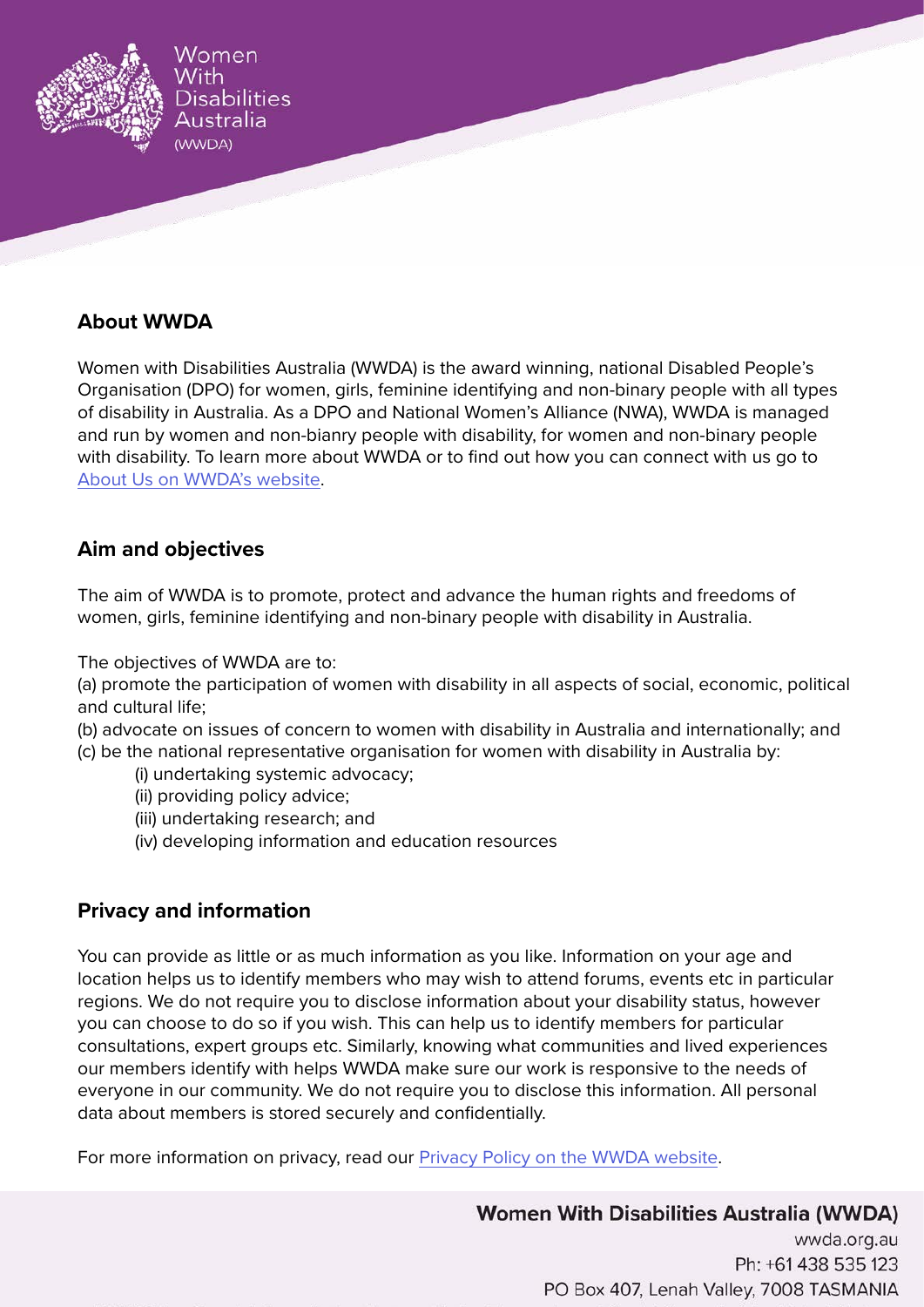

## **Your details**

Please tick one of the following membership types:

Full Membership is open to women, non-binary or gender diverse people with a disability who live in Australia.

Associate Membership is open to women, non-binary or gender diverse people and/or organisations living or based in Australia.

If you do not meet the criteria to become a member, find out other ways to connect and receive information on the [WWDA website.](https://wwda.org.au/join-wwda/)

| Full name/<br>organisation: |                                                                                                                                                                                                                           |                |  |
|-----------------------------|---------------------------------------------------------------------------------------------------------------------------------------------------------------------------------------------------------------------------|----------------|--|
| Preferred name:             |                                                                                                                                                                                                                           |                |  |
| Gender:                     |                                                                                                                                                                                                                           | Date of birth: |  |
| Postal address:             |                                                                                                                                                                                                                           |                |  |
| Email:                      |                                                                                                                                                                                                                           | Phone:         |  |
| What best<br>describes you? | I am a woman, non-binary or gender diverse person with a<br>disability.<br>I am a professional working in this or a related field.<br>I am a parent, carer or family member of a woman/girl with<br>disability.<br>Other: |                |  |

## **Women With Disabilities Australia (WWDA)**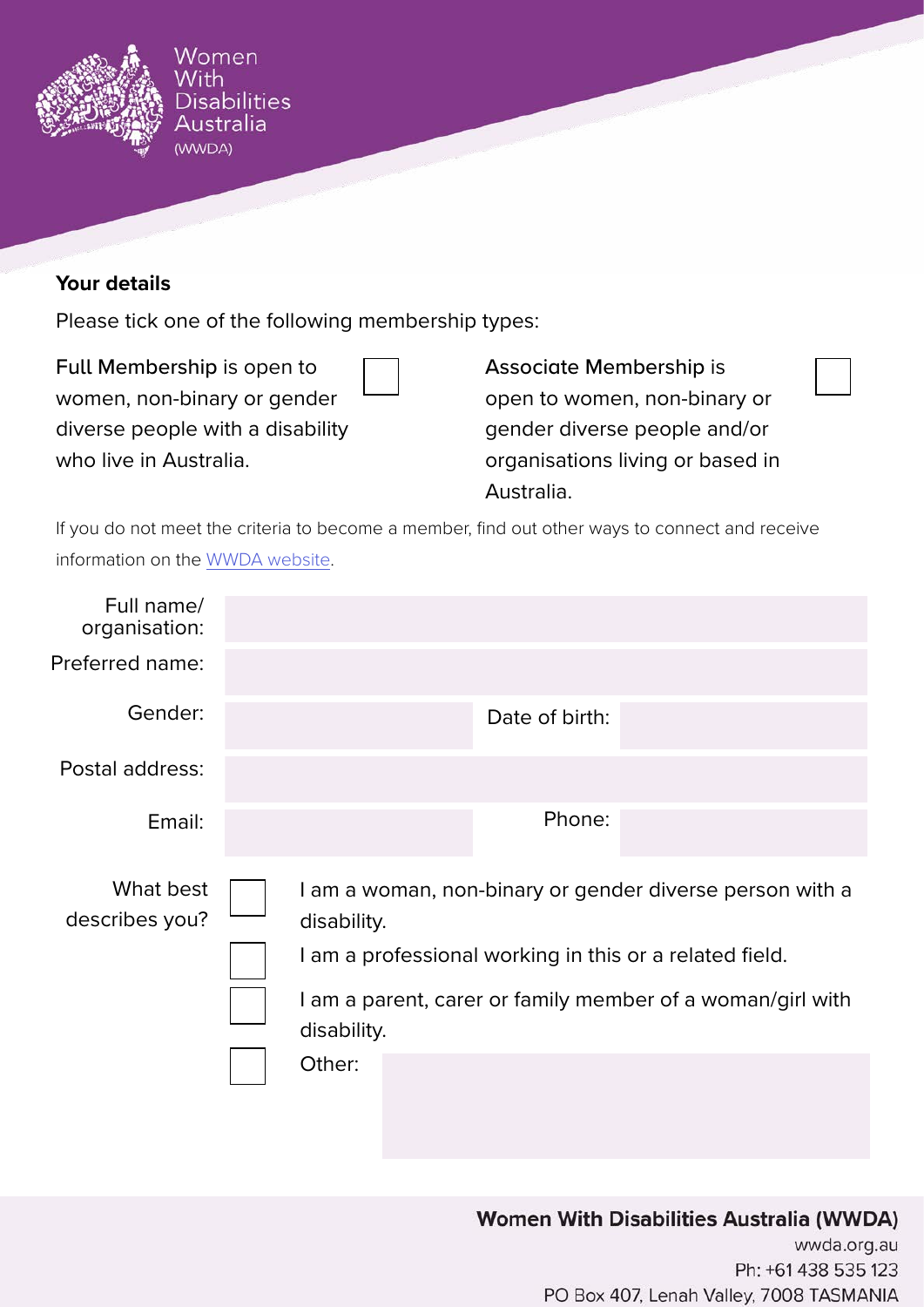

# **Your details (continued)**

If you are a person with a disability, how would you best describe your disability? You can choose more than one.

|  | Cognitive/Intellectual disability                                                                                                                                                                                                                                                                                                                                                                                                                                                 |  | Blind or vision impaired                                                                                                                                                                                                                                                                                                                            |
|--|-----------------------------------------------------------------------------------------------------------------------------------------------------------------------------------------------------------------------------------------------------------------------------------------------------------------------------------------------------------------------------------------------------------------------------------------------------------------------------------|--|-----------------------------------------------------------------------------------------------------------------------------------------------------------------------------------------------------------------------------------------------------------------------------------------------------------------------------------------------------|
|  | Neurodivergent                                                                                                                                                                                                                                                                                                                                                                                                                                                                    |  | D/deaf or hard of hearing                                                                                                                                                                                                                                                                                                                           |
|  | Psychosocial disability/Mental<br>illness<br>Physical disability                                                                                                                                                                                                                                                                                                                                                                                                                  |  | Prefer not to say                                                                                                                                                                                                                                                                                                                                   |
|  |                                                                                                                                                                                                                                                                                                                                                                                                                                                                                   |  | Other:                                                                                                                                                                                                                                                                                                                                              |
|  | Chronic illness or medical                                                                                                                                                                                                                                                                                                                                                                                                                                                        |  |                                                                                                                                                                                                                                                                                                                                                     |
|  | Are there any other experiences and/or communities you identify with or belong to?<br>You can choose more than one.<br>Aboriginal and/or Torres Strait<br><b>Islander</b><br>Culturally, Ethnically, Religiously<br>and Linguistically Diverse<br>Lesbian, Gay, Bisexual,<br>Transgender, Intersex, Queer and/<br>or Asexual (LGBTIQA+)<br>Living in a rural, regional or remote<br>community<br><b>Migrant or Refugee</b><br>Living/have previously lived on a<br>temporary visa |  | Have an experience of foster,<br>kinship or residential care<br>Have a history of being criminilised<br>Have experience living in an<br>institutional setting (e.g., a disability<br>group home or aged care facility)<br>Have experience in the sex work<br>industry<br>Victim-survivor of gender-based<br>violence<br>Prefer Not to Say<br>Other: |
|  | Living in poverty                                                                                                                                                                                                                                                                                                                                                                                                                                                                 |  |                                                                                                                                                                                                                                                                                                                                                     |
|  |                                                                                                                                                                                                                                                                                                                                                                                                                                                                                   |  |                                                                                                                                                                                                                                                                                                                                                     |

# **Women With Disabilities Australia (WWDA)**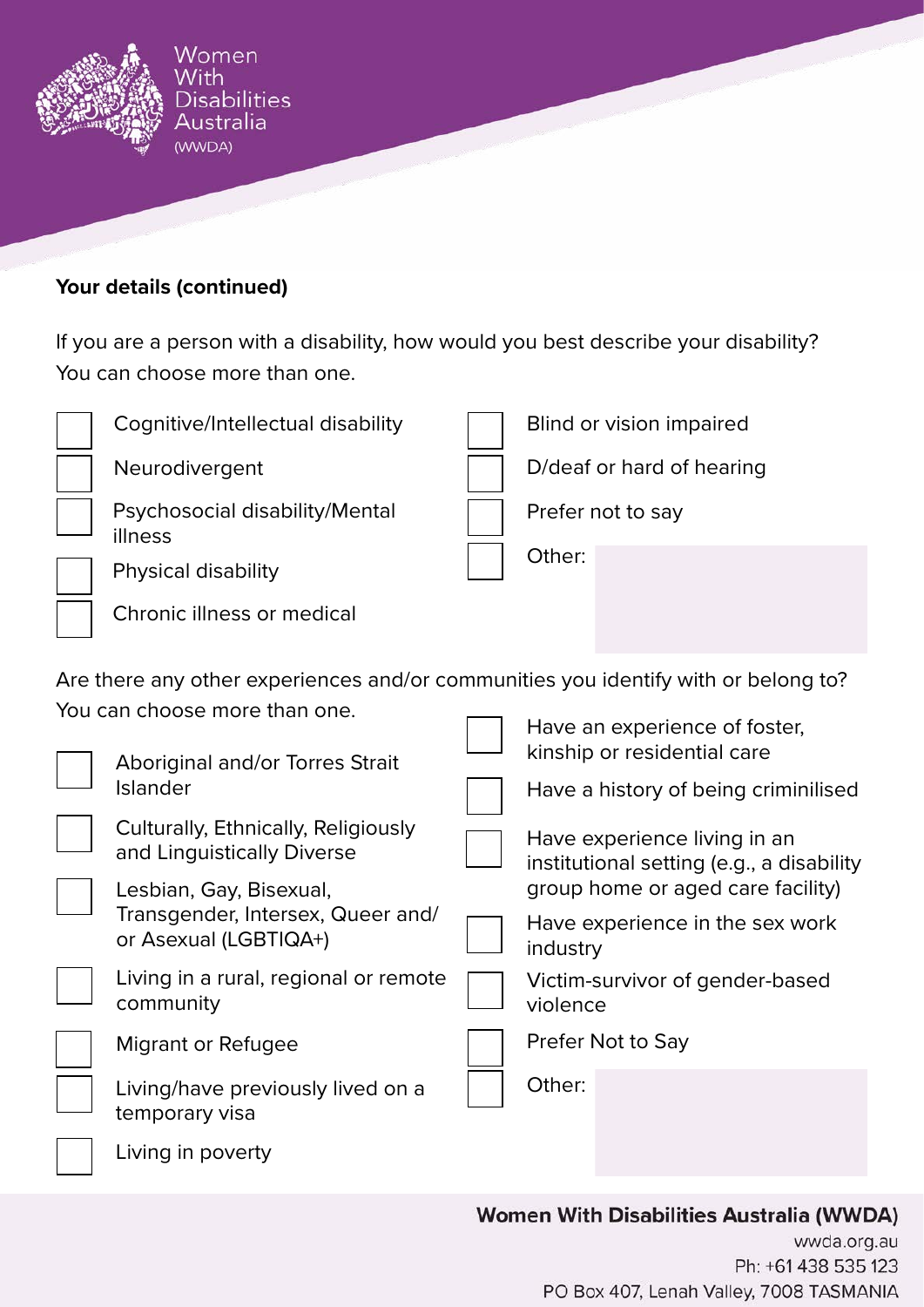

## **Your details (continued)**

| Preferred method fo contact:                                                                                      |  |  |  |  |  |  |
|-------------------------------------------------------------------------------------------------------------------|--|--|--|--|--|--|
| Email                                                                                                             |  |  |  |  |  |  |
| <b>SMS</b>                                                                                                        |  |  |  |  |  |  |
| Phone call                                                                                                        |  |  |  |  |  |  |
| Post                                                                                                              |  |  |  |  |  |  |
|                                                                                                                   |  |  |  |  |  |  |
| Would you be interested in representing WWDA at forums, events, or<br>being contacted for specific consultations? |  |  |  |  |  |  |
| Would you like to receive WWDA's emails?                                                                          |  |  |  |  |  |  |
| Do you agree to the privacy policy?                                                                               |  |  |  |  |  |  |
| Do you agree to WWDA's aim and objectives?                                                                        |  |  |  |  |  |  |
| Would you like to tell us anything else?                                                                          |  |  |  |  |  |  |
|                                                                                                                   |  |  |  |  |  |  |

| Signed: |  |  |
|---------|--|--|
| Date:   |  |  |

# **Women With Disabilities Australia (WWDA)** wwda.org.au Ph: +61 438 535 123 PO Box 407, Lenah Valley, 7008 TASMANIA